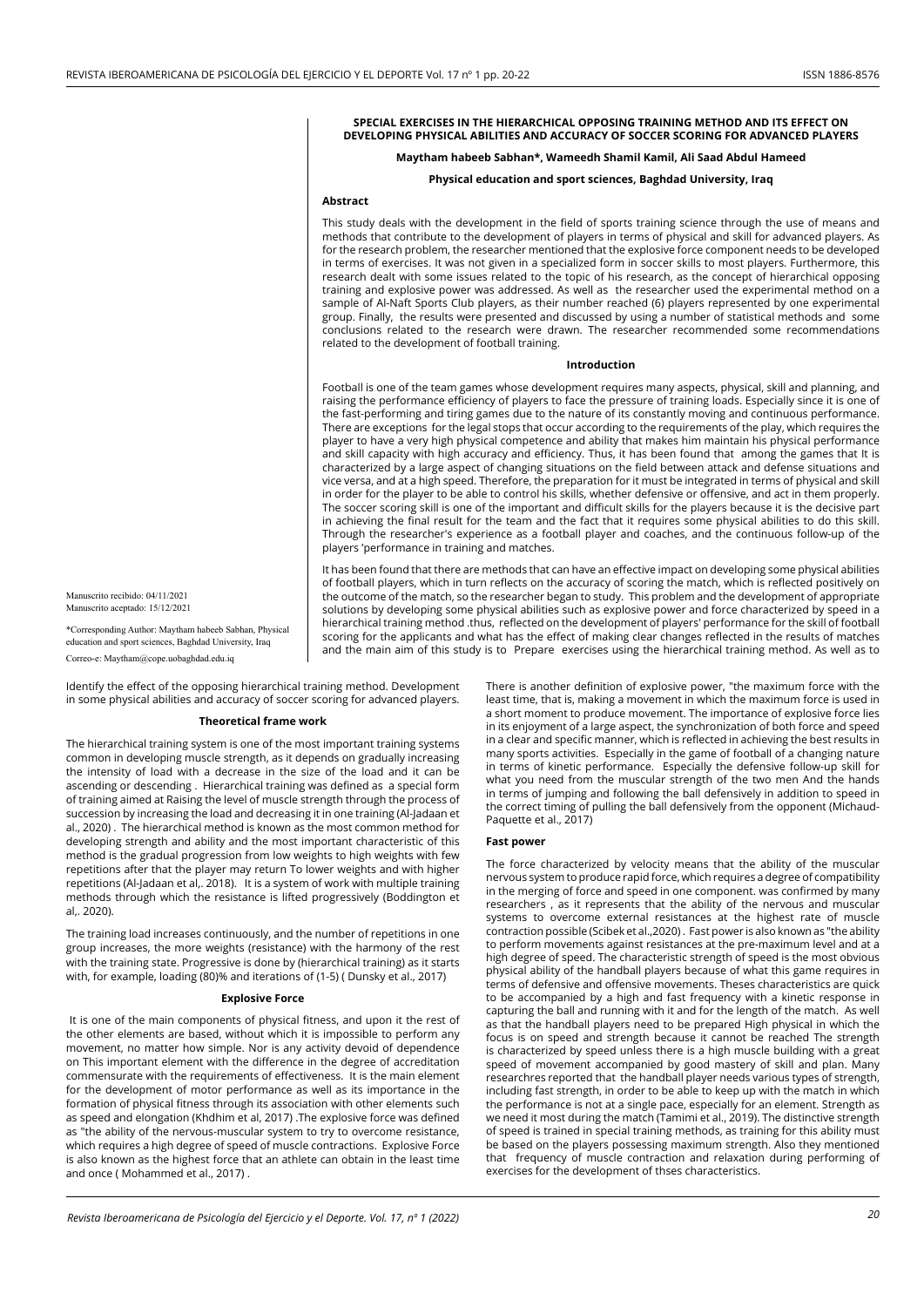Another group of researchers believes that the characteristic of strength characteristic of speed is trained in all methods of sports training except The method of continuous training where the muscles of the body work in the absence of oxygen due to the high intensity of the load. This method also leads to the development of the ability of the muscles to adapt to the physical effort exerted, which leads to a delayed feeling of fatigue .

 Xx highlighted that the development of the characteristic force of speed helps to develop fast motor skills against resistance by improving the work of nerves in muscles, taking into account the use of pleometric exercises with age groups because of its very severe impact on the joints . Finally, we must differentiate between the explosive force and the force characteristic of velocity, as we find that the explosive force is a maximum force at the maximum possible speed and there must be moments in time at which the player stops to collect his strength. while we find the force characterized by velocity is a maximum force at a maximum speed, but it is characterized by repetition without periods Waiting to accumulate strength, and the two previous elements play a major role in handball. It is considered one of the critical elements in many defensive moves, on which the efficiency of performance and achievement depends.

#### **Research Methodology**

Choosing the appropriate approach is one of the foundations for the success of scientific and practical research, and because the experimental approach is "an approved and controlled change of the specific conditions for the reality or phenomenon that is the subject of study and observation, which results from this change of effects on this reality or phenomenon. The researcher used the experimental method in a way for one group of pre and posttest for its suitability with the nature of the problem that the researcher wants to address.

#### **Research sample**

The researcher chose the research sample for intentional softness from the Naft club's (10) players. The reason for the deliberate selection of the research sample was based on the availability of the material and human capabilities of the sample to achieve the purposes of the study. Furthermore the ease of contact with them, and a place for training that allows conducting research tests. As well as the availability of the test location and homogeneity was made for them in the anthropometric measurements (Table 1).

### **Tools and devices:**

The researcher used the following research tools and devices:

- 1- Personal interviews.
- 2- Arab and foreign sources.
- 3- Observation and analysis.
- 4- A tape measure, rope, bork material.
- 5- Foot balls.
- 6- Football goal (with legal dimensions).
- 7- A football field for testing and applying the main experiment.
- 8- Registration form.
- 9- Terraces.
- 10- Footballs.
- 11- Paint dyes.
- 12- Rubber tape.
- 12- Stop Hopping.
- 13- Two (2) electronic clocks.
- 14- Number (3) lamps.

#### **Field research procedures**

#### **Physical exam**

Vertical jump from stability

**Table 1:** shows the homogeneity of the two research groups in anthropometric measurements.

| <b>Variables</b> | N. | Medium | <b>Mediator</b> | <b>Deviation</b> | <b>Coefficient of</b><br><b>Skewness</b> |
|------------------|----|--------|-----------------|------------------|------------------------------------------|
| length           | 10 | 181    | 179,5           | 4.308            | 640.                                     |
| Weight           | 10 | 71.16  | 71              | 2.99             | 163.                                     |
| Age              | 10 | 17     | 17              | 864,.            | 000.                                     |

The objective of the test: to measure the explosive force of the leg muscles.

Tools: a smooth wall graduated to (400) cm, gypsum powder (Maneria), a cloth to wipe off the marks.

Performance specifications:

The experimenter dips the fingers of the hands in gypsum powder (Maneria), then stands facing the wall and raises the arm across its entire extension to place a mark with the fingers on the wall without lifting the heels off the ground, and the number that the mark is placed in front of is recorded, then the experimenter jumps vertically in place to reach The highest point possible to make a finger mark on the wall. Each tester has three tries, the best of which are scored.

Registration: The distance between the first mark and the second mark is the measure of the explosive power of the two men by the tester.

### **Test to bend and extend the knees in 20 seconds (from standing position) (1)**

The purpose of the test: to measure the force characteristic of velocity of two men

Tools: - electronic stopwatch - whistle.

Description of the performance The tester stands with the legs open with a standard opening (chest width). When the signal is heard, the tester bends and extends the legs completely as quickly as possible and within a time of (20) seconds.

- No downtime allowed.

- It is not allowed to support any member of the body on the ground or anything else.

The laboratory is allowed to perform two attempts after having been given a suitable interstitial rest

Testing the accuracy of scoring (1)

Test objective: - Measure the accuracy of scoring towards the goal.

Tools used: -

- 10 foot balls.
- A bar to set the scoring area for the test.
- Soccer goal international measurements.
- football stadium .
- Method of performance: -

(6) balls are placed in different places close to the front line of the penalty area, and as shown in the figure below, where the player scores in the areas indicated in the test, according to their importance and difficulty, and sequentially one after the other, provided that the test is done from the running position.

## Registration method: -

- The number of injuries that enter or affect the sides of the six goals set from both sides and the center of the goal are calculated, so that the scores of each of the six balls are calculated as follows:

(4) Scores for scoring in Domain No. (4)

#### **Application of the training curriculum:**

Special exercises: The researcher prepared special exercises and applied them to the research sample, and the exercise continued for (8) weeks. The exercises were applied in the main section of the training unit and the exercise vocabulary was as follows:

- The duration of the exercise is (8) weeks.
- A number of the total training units: (24) units.
- The number of training units per week: (3) units.
- Intensity of use: 75% 90%.

Weekly training days: (Sunday, Tuesday, Thursday)

## **Results and Discussion**

Presenting the arithmetic mean, tribal and dimensional standard deviations, and the calculated and tabular (T) value for physical and skill tests (explosive strength of the legs, bending and extension of the knees, and accuracy of scoring) (Table 2).